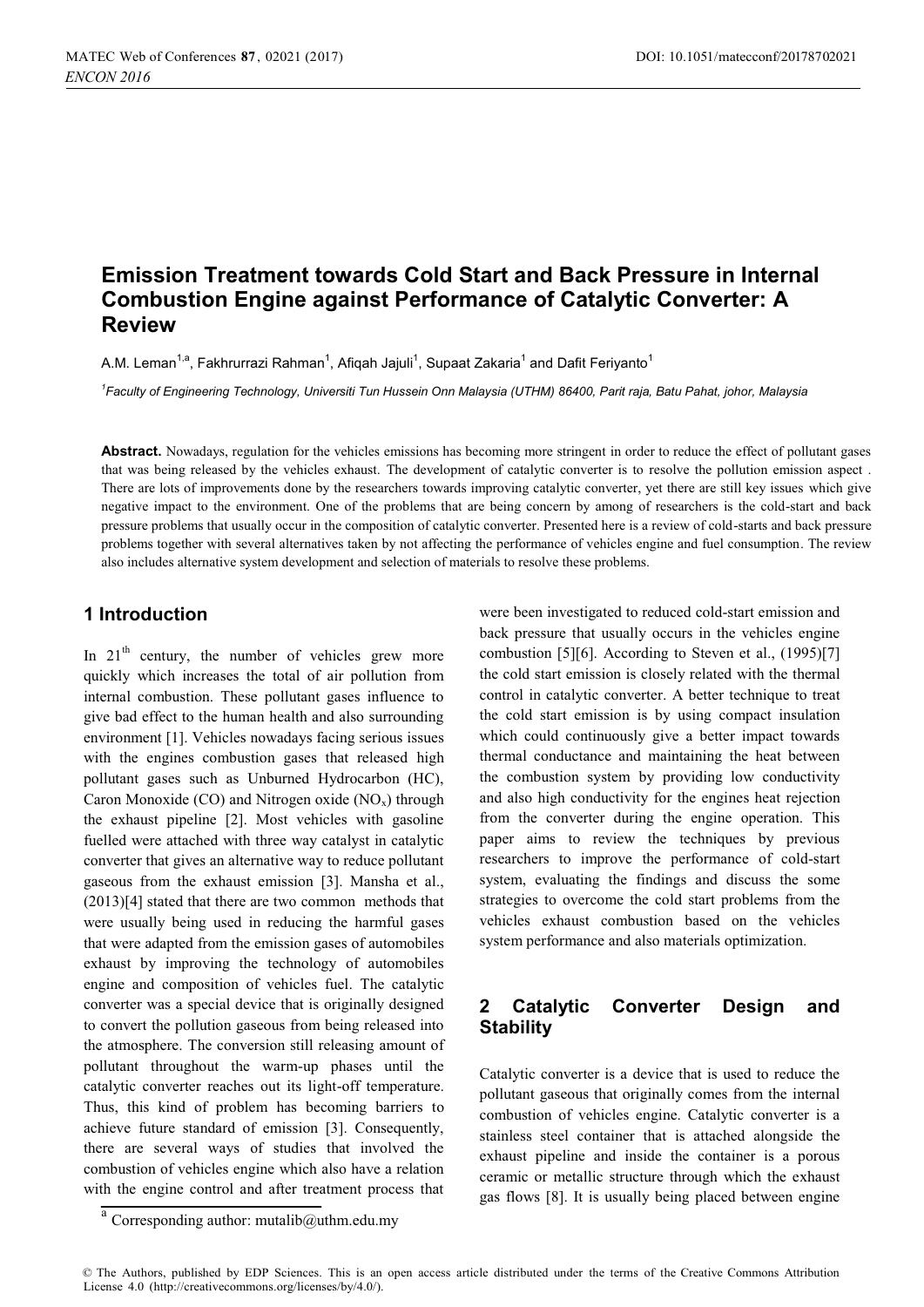manifold that connected with the tailpipe of vehicle exhaust system. The combustion occurs in the vehicles engine produced pollutant gases and will be pass through the tailpipe before undergo chemical reaction with the catalyst within the porous wash coat in the converter to produce a harmless gaseous which is readily to be released to the atmosphere. There are two types of catalytic converter which is classified as Two-Way or Three-Way catalytic converter. The Two-Way converter only works on two types of gases which are CO and unburned HC while the NOx is controlled by exhaust gas recirculation (EGR) system and by retarding the ignition timing [9]. Early manufactures used loose granular ceramic to manufactured ceramic converters with the gas passing through the packed spheres. Since it is difficult to keep the spheres in place, many converter developers opted for ceramic monolith which offers various advantages. It offers several advantages such as lower mass, smaller volumes and easily for packaging process [10]. The wash coat that is applied for the ceramic converters monolith walls composed of porous, high surface area inorganic oxides ZrO2 (Zirconia), CeO<sub>2</sub> (Ceria) and γ-Al2O3 (gamma alumina).

Noble metal catalysts, such as Platinum (Pt), Palladium (Pd) and Rhodium (Rh), are deposited on the surface and within the pores of the wash coat [11]. There are several models in predicting the pressure loss of channel substrate in the catalytic converter by approaching various types of cell shapes. Common model used by vehicles is the classic model discovered by Hagen-Poiseuille. This model purposed a laminar flow through a circular duct [12]. The evolution for design and optimization of the monolith in the catalytic converter is increasing from time to time. It is because the honeycomb material is available in various type of shapes and dimension which including the hexagon, square, triangle, circle and also sinusoidal. Figure 1 shows the single channel concept of monolith. The improved techniques in treating the honeycomb structure is by using the sub-grid scale modelling displays in Figure 2.



**Figure 1**. Single Channel Concept [13]



**Figure 2.** Sub-Grid Scale Channel Concept [14]

#### **3 Cold Start Emission**

The cold-start issues among the researchers in automotive engineering have become one of new topic that needs to be discuses and solve in order to develop new emissions treatment techniques. Until it reaches the light-off temperature, a catalytic converter remains essentially ineffective. The understanding about characteristics of catalytic converter is important especially during the cold-start period in order to improve the performances of cold-start. There are two common methods used in handling the cold-start which is passive and active methods. The passive method is referring on the optimization of the exhaust system design which including the modification made upon the catalytic converter or by changing the position of the converter relative to the vehicles engine. On the other hand, the active method is based on the additional energy used to increase the performance of converter especially for the exhaust system temperature during the cold start. This type of method requires heating the preheating process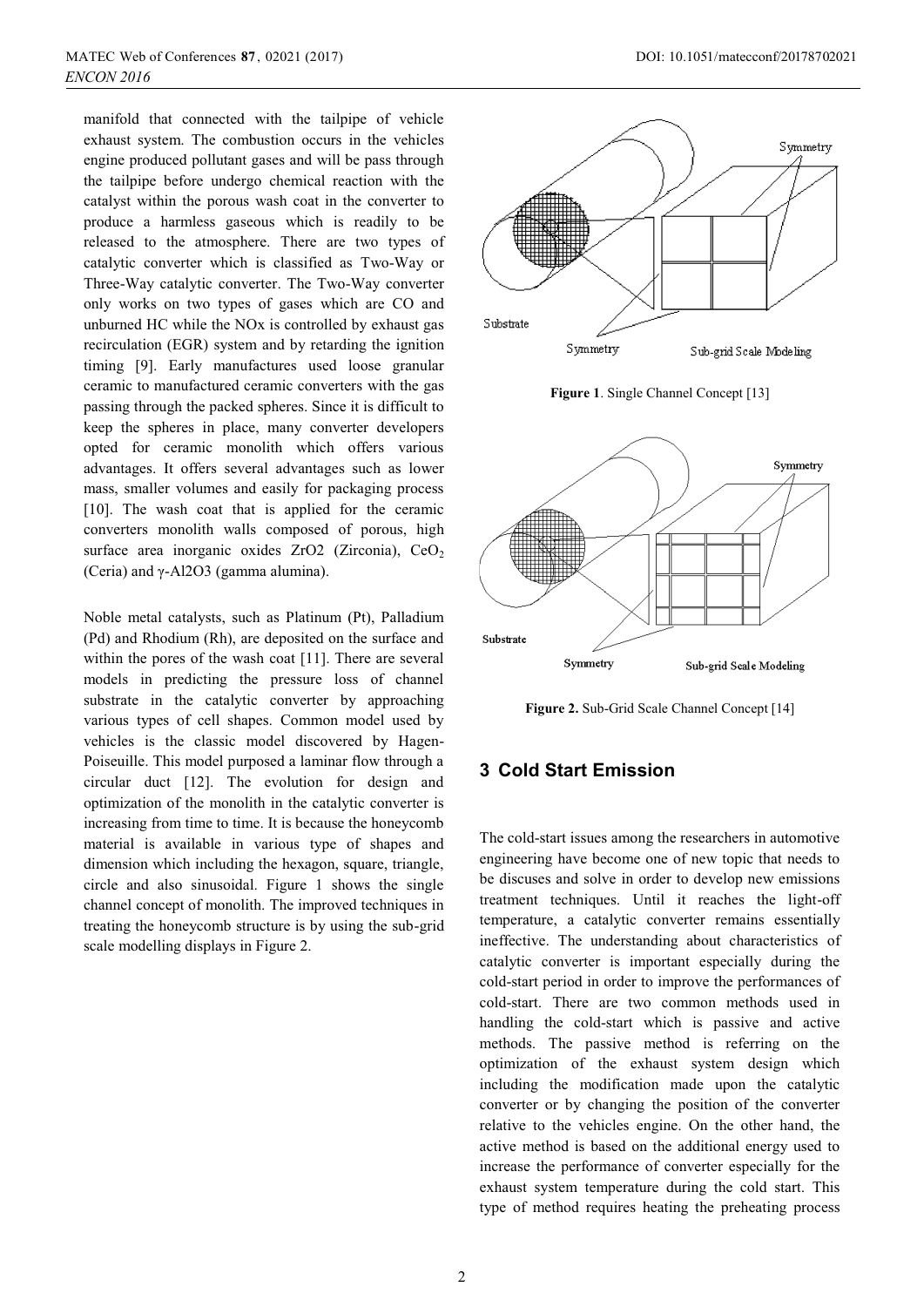for the catalytic converter. Both methods usually do not need additional devices and also not increasing the cost to overcome the cold-start problems. The cold performance of vehicles is closely related to the fuel consumption of engine performance. According to Kunze et al., (2006) [15], when engine starts to warm-up from temperature between  $25^{\circ}$ C –  $90^{\circ}$ C, the fuel consumption during this period is decreasing in an average about 10%. Hence, for the vehicle that only involve in short distance trips, it needs to improve the fuel consumption especially during the warmup phase because the engine could not reach the optimum temperature for the catalytic converter to be activated which could causes cold start emission. (Roberts et al., 2014)[16] claims that the average of the cars travel in Europe is around 10 km while Burke et al. (2010) [17] state that in United State of America, the mean length of travelling distances of vehicles are less than 15km. The data presented in Figure 3 shows the energy thermal balance occurs in the vehicles cylinder during the warm-up stages.



**Figure 3.** Energy balance that occurs in the vehicles engine during warm up stages and alternatives in solving cold start problems [18]

There is only 4% of heat that is remained in the lubricant during the energy transfer process occurs in the engine through combustion which resulted low warm-up rate. Temporarily, another 32% is reserved in the engine metal warm-up at the engine block that provides very little benefits except it will conserve to increase engines cylinder temperature (Roberts et al., 2014)[16]. Still there is 52% energy from the combustion is expelled from the engine system as waste heat. Clearly, the needs to improve cold start emission by utilizing the waste heat in the engines to ensure that the lubricant temperature may rise in quicker time. Brito et al., (2012)[19] stated that the released energy from the engine combustion will be then released to the exhaust gas about 15% up to 40%.

Cold start problems can be said that it is one of the difficult problems to be solved as the relation system in the engine combustion is complex. There is a need to apply a system that can fasten the warm-up temperature without making any additional of thermal inertia to the

engine system as it can result in deterioration to the performance measure of engine setup. Hence, the pollutant emission gaseous can be significantly reduced by shorten the time taken for the catalytic converter to reach light-off temperature during a cold start. This is because most vehicles emit pollutant gaseous during the legislated driving cycles. (Moore et al., 1993)[20] stated that during Federal Test Procedure (FTP), the pollutant emissions released by the vehicles was about 50% to 80%. It is occurs before the catalytic converter reach light-off temperature. According to Heywood (1998) [21], it was found that the largest contribution of HC and CO emissions occur during the first minutes of engine operation. Figure 4 shows the efficiency of catalytic converter for HC and CO conversion against temperature of the engine combustion.

Leading to these issues, there were several approaches are taken to overcome the cold-start problems. The energy waste from the exhaust combustion can be one of the alternatives to heat up the catalytic converter temperature by having heat exchanger applications. Kumar et al., (2013)[22] investigate that the temperature of exhaust gases that flows from the internal combustion engine was from 300°C to 900°C which is depending on the engine load. The exhaust gas is one of the waste energy that is released and it would give benefits in rising up the catalytic temperature if the waste energy can be jointed to the catalytic converter which is also known as energy capture. It is not only achieved better accelerated temperature rising, the fuel consumption of the vehicles engine also can be reduced. It must be noted that the heat extraction from the exhaust temperature may rise up the light-off timing which also would increase the level of pollutant gaseous. The idea to conduct the energy capture must be carefully considered as the usual length between exhaust manifold and catalytic converter can be over than 0.1m length and Zhao and Winterbone (1993)[23] state that the temperature would reduce about 200°C between that distance. Another consideration also must be taken that any addition for energy capturing system will give some additional weight to the vehicles which would affect the fuel consumption to be increased.

Will and Boretti (2011)[24] had conducted an investigation on the heat exchanger that applied from the exhaust gas directly towards the lubricant device heat exchange. From their investigation, it showed an improvement for fuel consumption efficiency about 7% without installing heat exchanger system device from the exhaust combustion. Other than that, the lubricant heat exchange device also reduced 2% of HC emission together with reduction of 19% of  $NO<sub>x</sub>$  and 27% of CO emissions. In order to avoid emission distress, the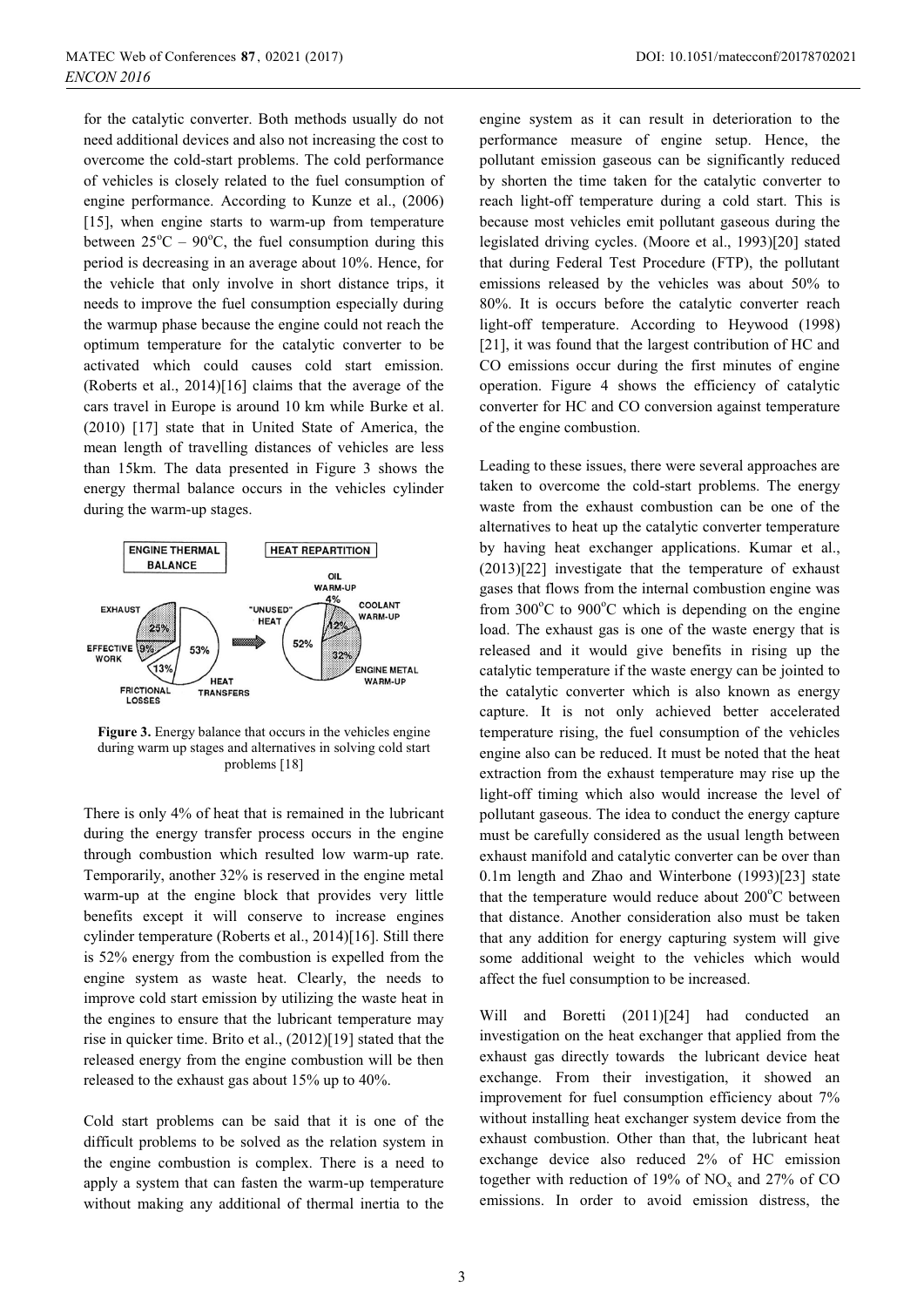location of heat exchanger is placed near to the catalytic converter. It is argued that by increasing the lubricant temperature may give other positives effects for the engine combustion by reducing friction in the engine piston.



**Figure 4**. HC and CO emission against engine combustion temperature [24]

Another way to manage the cold-starts problems from the vehicles engine combustion is by using thermal electric applications. The application of thermal electricity is generated using the Seebeck Effect which can eventually operate thermal energy system [25]. It is caused by the existing of electric voltage that exists across the junction of two dissimilar materials which will result temperature difference such as shown in Figure 5. This alternative ways offers benefits on fuel consumption and produced better emissions which also related in reducing the engines load over engine alternator. Brito et al., (2012) [19] had managed the investigation for thermal electricity application which is also known as thermoelectric generator (TEG). The heat exchanger process occurs between the TEG and the exhaust gas is using the heat pipes which act as a medium. Conversion of the exhaust combustion gases to the electrical energy power output was still in limit order which just only 1%, showing that the conversion is still limited. Therefore, it can be conclude that the application of TEG to the engine combustion can brings new alternative ways for recapturing waste thermal energy from the exhaust combustion gases. Kumar et al., (2013)[22] proved that TEG may recover the energy in the range of 64% from the exhaust combustion gas the enters the device and about 58.7% from the inlet energy is being moved to the coolant system due to operating temperature limitations of the TEG. Thus, the electrical generation produced from the process can be only 3% from the total exhaust gas energy.



**Figure 5**. Thermoelectric junction of two dissimilar materials of p-type and n-type [16]

Kollman et al.,(1994)[26] overcome the cold-start problem by heating the catalytic converter with an external combustion Hydrogen gas that is added to the vacuum insulation which contains a small amount of metal hydride [27]. The function of the metal hydride is to electrically heat the pressure of the hydrogen. The temperature of the hydride is controlled which directly varies with the pressure of the hydrogen inside the catalytic converter. When the metal hydride is at low temperatures, the hydrogen gas is absorbed by the metal oxide and the heat conductance is only affected by the conductance of the insulation. When the metal oxide is heated, the hydrogen gas is released and its pressure



begins to increase. Figure 6 shows the catalytic converter structure with the vacuum insulation.

**Figure 6**. Vacuum insulation installed in catalytic converter [28]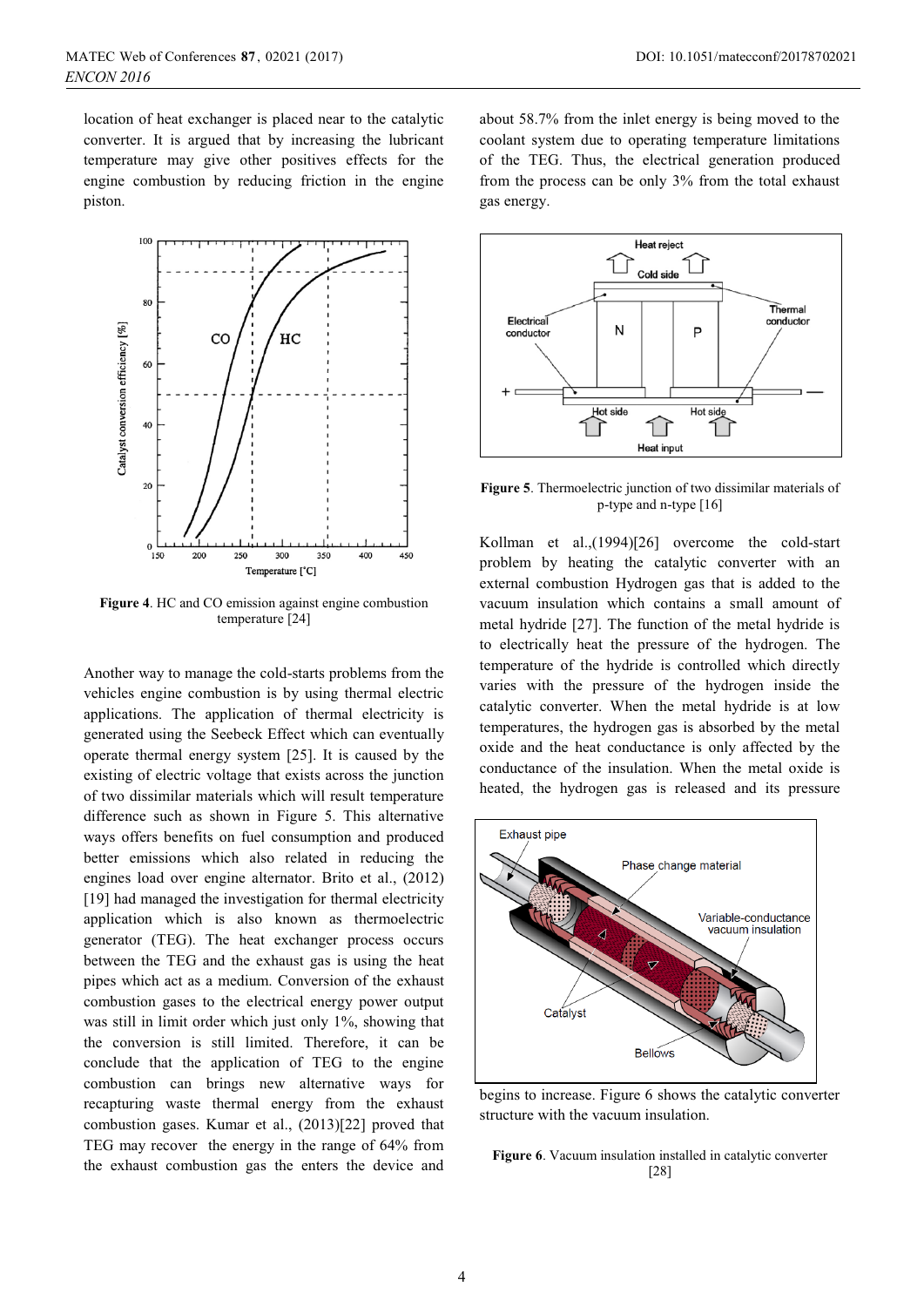#### **4 Back Pressures**

 The installation of catalytic converter in the exhaust system has been approved by numerous researchers where the catalyst surface needs to have a sufficient area for treating the gases to meet the emission limits. However, this procedure increases the pressure drop, resulting in engine power losses and fuel wastage. Indeed, an increased pressure drop is challenges that need to overcome. Typically, an engine will lose about 300 w of power per 1000 pa of pressure loss [29]. The catalyst and filter materials placed inside the catalytic converter increase back pressure. This increase in back pressure causes more fuel consumption, and in most cases, engine stalling might happen. The filtration efficiency and back pressure are interrelated. If maximum filtration efficiency using very fine grid size wire meshes, is achieved, the back pressure will also be increased, which causes more fuel consumption. On the other hand, if larger grid size wire meshes are used, back pressure will be less, but the filtration efficiency will also be reduced, which does not help in meeting the present emission norms. With the help of computational fluids dynamics (CFD) analysis, it is attempted to find out the optimum solution to get maximum filtration efficiency with limited back pressure developed inside the catalytic converter [30]. According to Lashmikanti and Keck (2004)[31] there are two major components that are related to the pressure drop in the catalytic converter which are substrate and flow distribution devices. Figure 7 shows that the substrates commonly in pellet forms by the usage of γ-Al2O3 particles is used to replace the honeycomb monolith structure that gives positive impact in terms of ensuring a lower pressure drop by having a high open frontal area. Moreover, an increase in cell density is accompanied by a reduction in wall thickness to compensate for the increase in backpressure. The substrate length, cross-sectional area, and cell shape are also important parameters that have been investigated by few researchers. According to (Day, 1997) [32] and Miyairi et al., (2003) [33], they have identified the importance of cell shape in the overall performance of a catalytic converter. Pressure drop, heat, and mass transfer characteristics have been calculated in relation to different cell shapes.

Other investigation done by Rajadurai et al., (2006) [34] state that the Knitted wire mesh substrates with different geometry and channels gives positives impact towards the back pressure occurs in the catalytic converter. The basic requirements for better flow in the catalytic converter were lower in back pressure, system weight and also better flow of gaseous emissions.



**Figure 7.** Pellets that replaced substrate used as the conversion for pollutant gases in catalytic converters [32]

The combinations of these requirements will provide a better performance for the vehicles ventilation. Karuppusamy et al., (2013)[35] have conducted an experiment related to the flow in catalytic converter in order to minimize back pressure in the several types of converter based on different diameter, length and inlet cone angle of the monolith for the catalytic converter. It is observed that the back pressure for the converters that have larger diameter. The result from the research shows that increase in inlet cone length will reduces the backpressure and also reduces the recirculation zones in the catalytic converter. Figure 8a and 8b shows different inlet cone angle and different catalyst length of catalytic converter used to compare the back pressure in the catalytic converter.



**Figure 8a.** Catalytic with higher cone length and angle [32]



**Figure 8b.** Catalytic with less cone length and angle [32]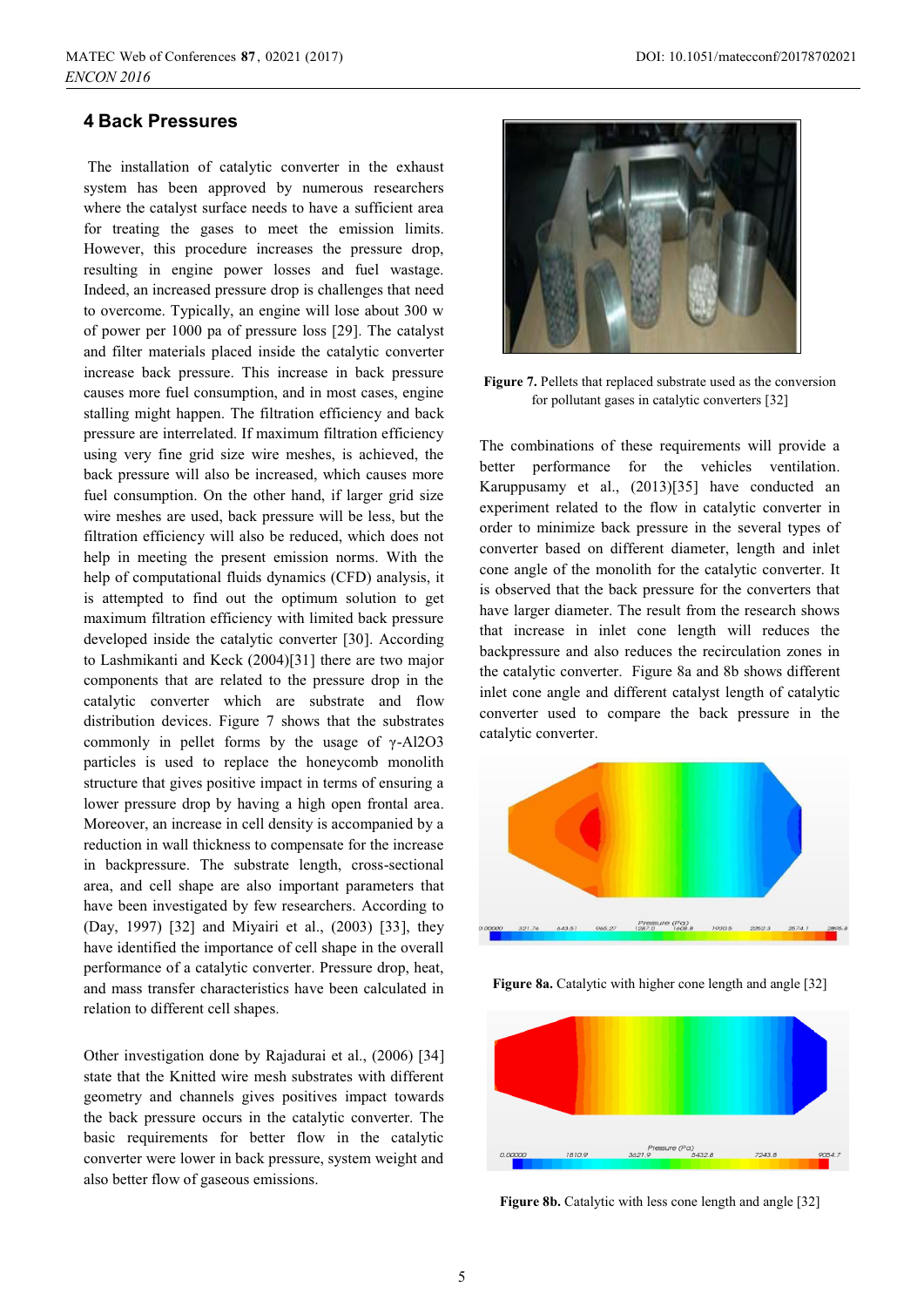# **5 Conclusions**

Through this review study, it is notice that cold-start is one of the important issues that need to be concern for the performance of vehicles engine combustion. There are a few strategies used by the researchers to improve the cold-start performance in a technical ways. The most important factors in solving cold start performance are to improve the light-off temperature during the warm-up stage. Thus, modification of catalytic converter is an important aspect that needs to be concern in order to reduce the pollutant gaseous from being exposed to the atmosphere especially during the cold-start period. Other than that, the flows of the emission gaseous in the catalytic converter also need to be discussed in order to make sure the flow of the emissions is treating in a better way to avoid engine power losses and fuel wastage.

## **Acknowledgement**

The authors would like to thank the Ministry of Higher Education Malaysia and Universiti Tun Hussein Onn Malaysia (UTHM) through the funding supported FRGS grant under No Vot. 1216 and Centre for Graduate Studies – UTHM.

## **References**

- 1. Seinfeld, J.H. Air Pollution: A Half Century Progress. Environmental and Energy Engineering, 50(6):1096- 1108 (2004).
- 2. Kalam M. A. Masjuki H. H, Mohd. Redzuan, Fuad M. A., Mohibah M., Halim K.H., Mahlia T. M. I., Abdul Ishak. Development and test of a new catalytic converter for natural gas fuelled engine. Sadhana. Vol. 34, Part 3, pp 467-481 (2009).
- 3. Denis Igorevich Andrianov, Chris Manzie and Michael John Brear. A Methodology for Minimising Emissions Constrained Cold Start Fuel Consumption. SAE International (2012).
- 4. Mansha M., Qureshi A.H., Chaudry I.A. and Shahid E.M. Three Ways Catalytic Simulation of Engine-Out Exhaust Emission. Journal of Quality and Technology Management Volume IX, Issue I, pp 57 – 68 (2013).
- 5. Roberts C. E. and Stanglmaier R. H. Investigation of intake timing effects on the cold start behavior of a spark ignition engine, SAE International, Paper No.1999-01-3622 (1999).
- 6. H. Santoso and W. K. Cheng. Mixture preparation and hydrocarbon emissions behaviors in the first cycle of SI engine cranking, SAE International, Paper No. 2002-01-2805. (2002).
- 7. Steven D. Burch Thomas F. Potter Matthew A. Keyser. Reducing Cold-Start Emissions by Catalytic Converter Thermal Management. National Renewable Energy Laboratory. U.S. Department of Energy. (1995).
- 8. Ganessan, V. Internal Combustion Engine. Second Edition, McGraw Hill (2004).
- 9. Mansha M. Shahid. E.M., Qureshi A.H. Control of Combustion Generated Emissions from Spark Ignition Engines: A Review, Pakistan Journal of Engineering and Applied Sciences, Vol. 11, pp 114- 128 (2012).
- 10. Heck, R.M. and Farrauto, R.J. Catalytic Air Pollution Control. New York: Van Nostrand Reinhold (1995).
- 11. Pontikakis, G.N. Modelling, Reaction Schemes and Kinetic Parameter Estimation in Automotive Catalytic Converters and Diesel Particulate Filters," Published Thesis (2003).
- 12. White F.M. Fluid Mechanics. Singapore:Mc-Graw Hill, Inc (2003).
- 13. Deutschmann O., Maier L. I., Riedel U., Stroemann A.H. and Dibble R.W. 2000, "Hydrogen assisted catalytic combustion of methane on platinum, " Catalysis Today. 59, pp. 141-150.
- 14. Miyairi Y., Aoki T., Hirose S., Yamamoto Y., Makino M., Miwa S., Abe and F.. 2003. Effect of Cell Shape on Mass Transfer and Pressure Loss. SAE International, 2003-01-0659 (2003).
- 15. Kunze K, Wolff S, Lade I, Tonhauser J. A systematic analysis of CO2-reduction by an optimized heat supply during vehicle warm-up. SAE technical paper 2006-01-1450; (2006).
- 16. Roberts A., Brooks R. and Shipway P. Internal combustion engine cold-start efficiency: A review of the problem, causes and potential solutions. Journal of energy conversion and management, Vol. 82, pp 327 – 350 (2014).
- 17. Burke RD, Brace CJ, Hawley JG, Pegg I. Review of the systems analysis of interactions between the thermal, lubricant, and combustion processes of diesel engines. Proc Inst Mech Eng Part D: J Automobile Engineering; 224(5):681–704 (2010).
- 18. Trapy JD, Damiral P. An investigation of lubricating system warm-up for the improvement of cold start efficiency and emissions of SI automotive engines. SAE technical paper 902089 (1990).
- 19. Brito FP, Martins J, Goncalves L, Sousa R. Temperature controlled exhaust heat thermoelectric generation. SAE technical paper 2012-01-1214 (2012).
- 20. Moore, Wayne R. and Mondt, J. Robert. "Predicted Cold Start Emission Reductions Resulting from Exhaust Thermal Energy Conservation to Quicken Catalytic Converter Lightoff," SAE International, paper No. 931087 (1993).
- 21. Heywood, J. B. Motor vehicle emissions control: past achievements, future prospects. In Handbook of Air Pollution from Internal Combustion Engines, Academic Press (1998).
- 22. Kumar S, Heister SD, Xu X, Salvador JR, Meisner GP. Thermoelectric generators for automotive waste heat recovery systems. Part I: numerical modelling and baseline model analysis. J Electron Mater; 42(4):665–74 (2013).